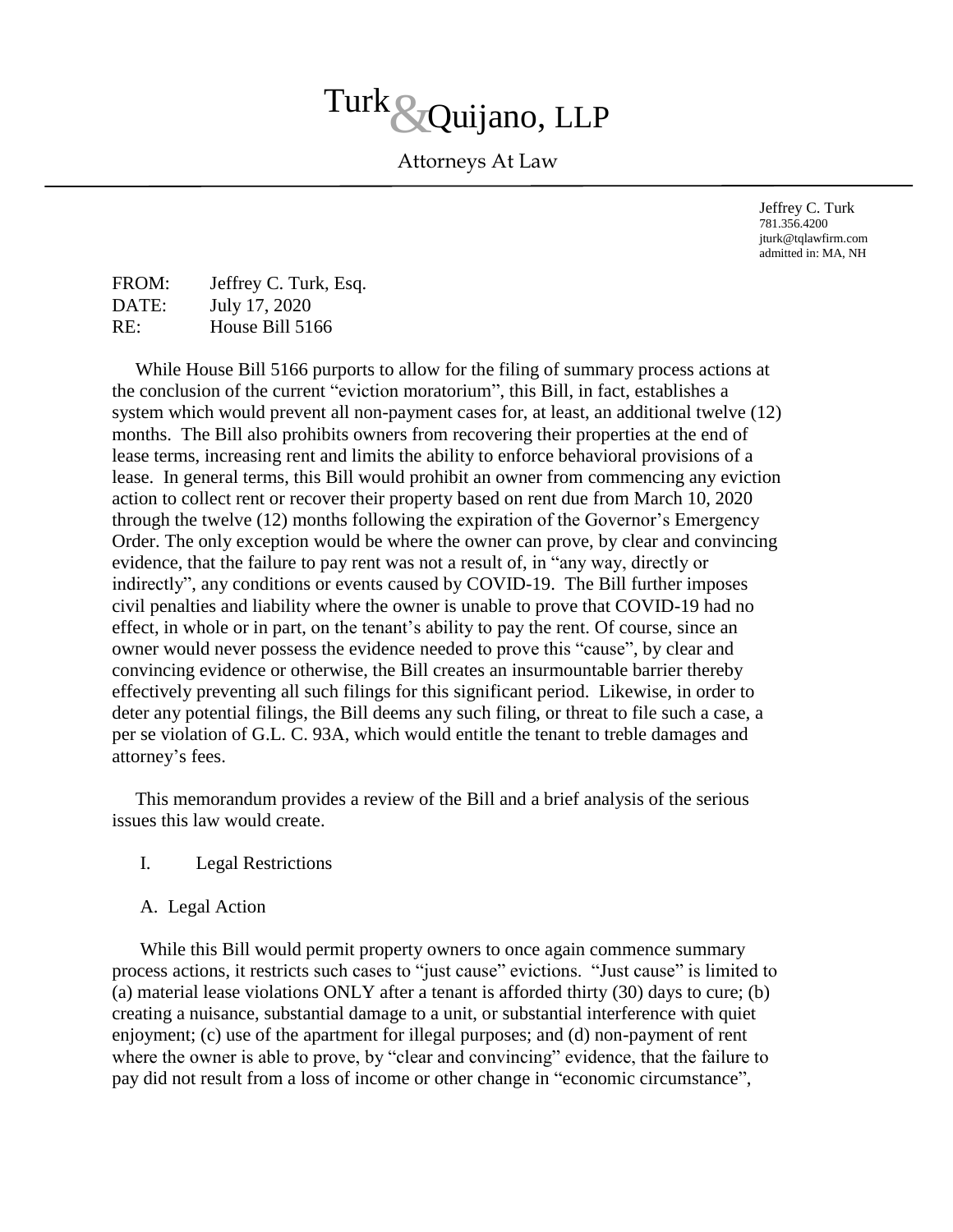whether whole or in part, caused "in any way, directly or indirectly", by any condition or event related to the pandemic.

 Additionally, the Bill creates a rebuttable presumption in all non-payment of rent cases, that the non-payment of rent was, in fact, the result of such a loss of income. The tenant would not have to offer any evidence to support such a claim and it would be the owner's burden to obtain such evidence and prove same at trial by this clear and convincing evidence. This standard is higher than the normal "preponderance of the evidence" standard of proof in civil cases. Likewise, if the alleged cause of the eviction was a material lease violation, a tenant would now be afforded thirty (30) days to cure such violation, in which case the owner could not commence an action. In other words, material lease violations, such as smoking, disturbances, unauthorized occupants, etc. could continue for thirty (30) days and, if the tenant then resolves that alleged violation, the owner would have no remedy. If another similar lease violation occurred, the owner would again need to afford the tenant an additional thirty (30) days to address such allegations. Only if the lease violation was not cured within this period could the landlord then serve a notice to quit and proceed with legal action. Finally, the Bill would prevent owners from recovering an apartment at the end of a fixed-term lease or after terminating a tenancy at will. Tenants under a lease which has expired could remain during this additional twelve (12) month period regardless of whether the inability to relocate was the result of any COVID-19 issue or inability to locate alternative housing. Owners are also prohibited from recovering property for their own personal use, to sell the property, to perform required repairs, or for any other reason other than lease violations, criminal conduct, damage, and interference with quiet enjoyment. Similarly, a person who agreed to a month to month tenancy may not be required to relocate during this extended period.

#### B. Rent Control

 The Bill would re-impose a form of rent control by prohibiting owners from raising rents above those in effect on March 10, 2020 for a period of twelve (12) months after the expiration of the Emergency Declaration. This is regardless of the tenant's income, including whether the tenant has actually suffered any loss of income, and regardless of whether the lease permitted such an increase. The sole exception would be subsidized housing in which the rent is permitted to be recalculated based on the tenant's household income. Otherwise, even if the lease permits a rent increase, or the lease has ended and the tenant remains, no rent increase may be imposed.

#### C. Sealed Records/Credit Reporting

 The Bill would permanently seal all records of any non-payment of rent cases from March 10, 2020 through twelve (12) months after the expiration of the Emergency Declaration. Thus, access to these public records would be prohibited even in those cases filed based on clear and convincing evidence that the non-payment had no connection to any COVID-19 condition or event. Likewise, an owner can neither initiate, file or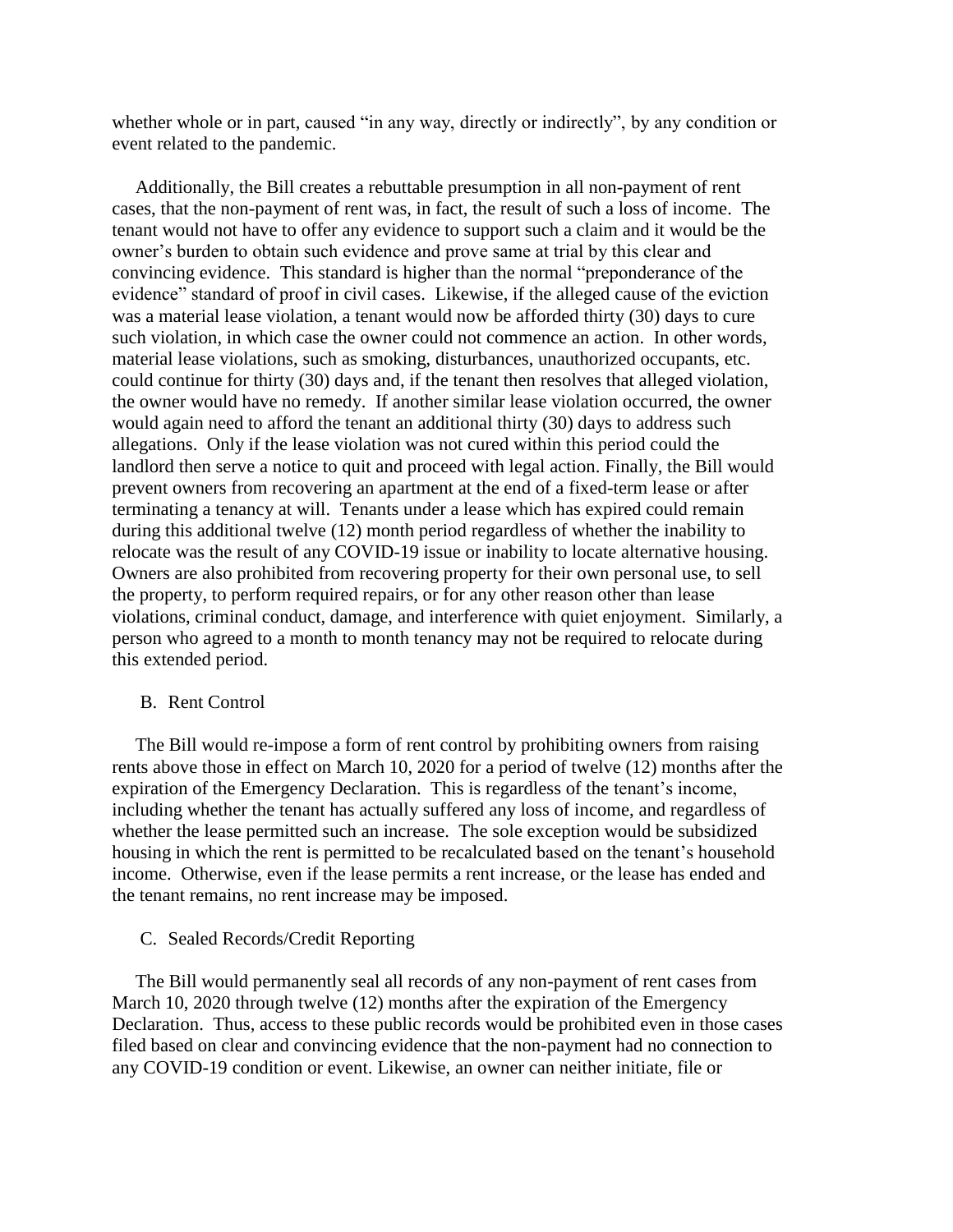threaten to file any negative credit report for rent during this extended period and regardless of the reason for the non-payment.

# D. Liability

 Any owner who attempts to remove a tenant, or threatens to remove a tenant, except for "just cause", would not only be prohibited from recovering possession of the apartment, but would also be deemed to have violated G.L. c. 93A and be subject to three (3) times actual damages and attorneys' fees. This would include cases where the owner commences, or threatens to commence, an eviction action but ultimately is unable to prove that the tenant's failure to pay rent was not, in any way, based in whole or in part, on an issue relating to COVID-19. For example, if the tenant fails to respond to the landlord or fails to suggest any reason for the failure to pay, the landlord would be subject to this civil liability if the tenant either later alleges a COVID-19 related loss of income or the landlord is unable to elicit such information from the tenant at trial. As noted above, in virtually all cases, the owner would lack any such evidence, let alone clear and convincing evidence, of the cause of the non-payment. However, regardless of whether the landlord acted in good faith, this civil liability would be imposed for even threatening to initiate such an action. Likewise, liability would also be imposed if the owner threatens to commence, or commences an eviction action based on a material lease violation and then fails to prevail at trial. In these cases, not only would the owner fail to recover possession of the apartment, but it would then also be subject to these civil penalties.

# E. Mortgage Forbearance

 The Bill would permit owners with less than fifteen (15) residential units to obtain mortgage forbearance for an initial period of one-hundred and eighty (180) days, with an optional extension of an additional one-hundred and eighty (180) days, if they have experienced a financial impact from COVID-19. However, during the period of the forbearance, all rents in the building must be forever waived unless the owner can demonstrate by clear and convincing evidence that a tenant's failure to pay rent did not result from any loss of income or change in economic circumstance caused, directly or indirectly, by COVID-19. Again, as the owner would not have such information, it would be virtually impossible to produce such "clear and convincing" evidence and, as a result, all rents would be waived during any such forbearance.

# F. COVID-19 Housing Stability and Recovery Fund

 This Bill would create a COVID-19 Housing Stability and Recovery Fund which would provide assistance to owners of residential housing who are unable to pay housing or housing related costs based on COVID-19. Priority would be afforded to owneroccupant landlords, elderly owners on a fixed-income, non-profit landlords, and landlords owning fewer than fifteen (15) units. Unfortunately, the Bill does not provide any funding for this Fund and instead anticipates potential funding from "public and private sources".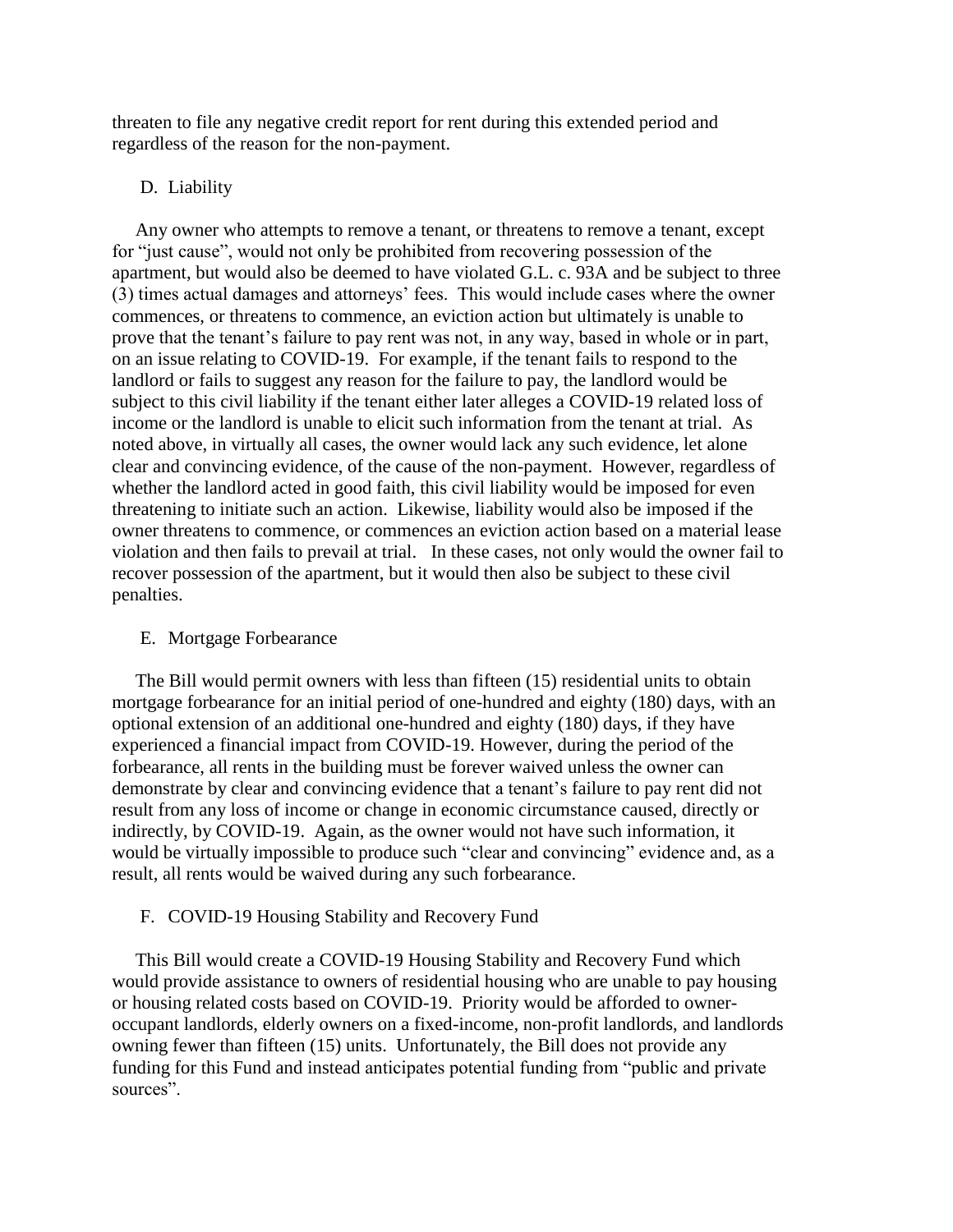## II. Analysis

#### A. Non-payment of Rent:

 While this Bill purports to permit owners to make payment demands and commence evictions where a tenant's inability to pay rent is not based on a COVID-19 related loss of income, the Bill effectively prevents owners from doing so by shifting the burden of proof regarding the cause of non-payment to the landlord. As stated, an owner would be prohibited from even threatening to take any legal action to collect rent unless the landlord can prove that the cause of the non-payment was not, in any way, related to COVID-19. Of course, only the tenant would have this information. A landlord would never know whether there was some COVID-19 related reason for the non-payment of rent, especially in cases where the tenant refuses to communicate with the landlord. This issue is made even more difficult due to the exceptionally broad language used in the Bill as to the "effect" COVID-19 must have had on the tenant. The landlord does not merely need to prove that the tenant's income did not change. Rather, the landlord has to prove that the loss of income "or change in economic circumstance" was not caused "in any way, directly or indirectly" by any COVID-19 related issues. Thus, it is not only a change in income which would have to be established. The landlord would also have to prove that the current pandemic had no effect in any way on this tenant's "economic circumstances". Of course, few, if any, persons could be shown to have suffered no changes in their economic circumstances as a result of this pandemic. Even beyond this shifted burden and broad definition, the Bill also requires the landlord to prove this fact by "clear and convincing" evidence, a standard of proof which is so high as to effectively render the burden insurmountable. Again, the Bill does not require the tenant to provide this information or even appear at trial to raise the issue. The burden is on the landlord to somehow produce this evidence which is outside of its possession and/or control.

 Beyond the foregoing barrier, this Bill also creates a significant deterrent to a landlord even attempting to assert such a case by imposing civil penalties and liability if the landlord commences such an action, or even threatens such an action, and then loses at trial. As noted, the Bill deems any such action, or threat of action, to constitute a per se violation of G.L. c. 93A thereby requiring the Court to award the tenant treble damages in addition to attorney's fees and costs. Thus, if the tenant refuses to communicate with the landlord and refuses to pay rent, the landlord would have to assume the risk of proceeding with an action. If the tenant then fails to provide information to the landlord as to the cause of the non-payment, or merely fails to appear at trial such that the landlord has no way to elicit this testimony, the landlord would not only lose their case, but would also be subject to damages pursuant to C. 93A. This liability would also result even if the owner sent a notice to quit and the tenant then alleged a COVID-19 related reason for not paying. In effect, this Bill would transfer the burden of proving the cause of the nonpayment to the landlord, raise the level of proof required of the landlord to the high standard of "clear and convincing evidence" and impose significant liability if they are later unable to meet this burden of proof. Failing a tenant actually acknowledging that the refusal to pay rent had nothing, whatsoever, to do with the pandemic, landlords will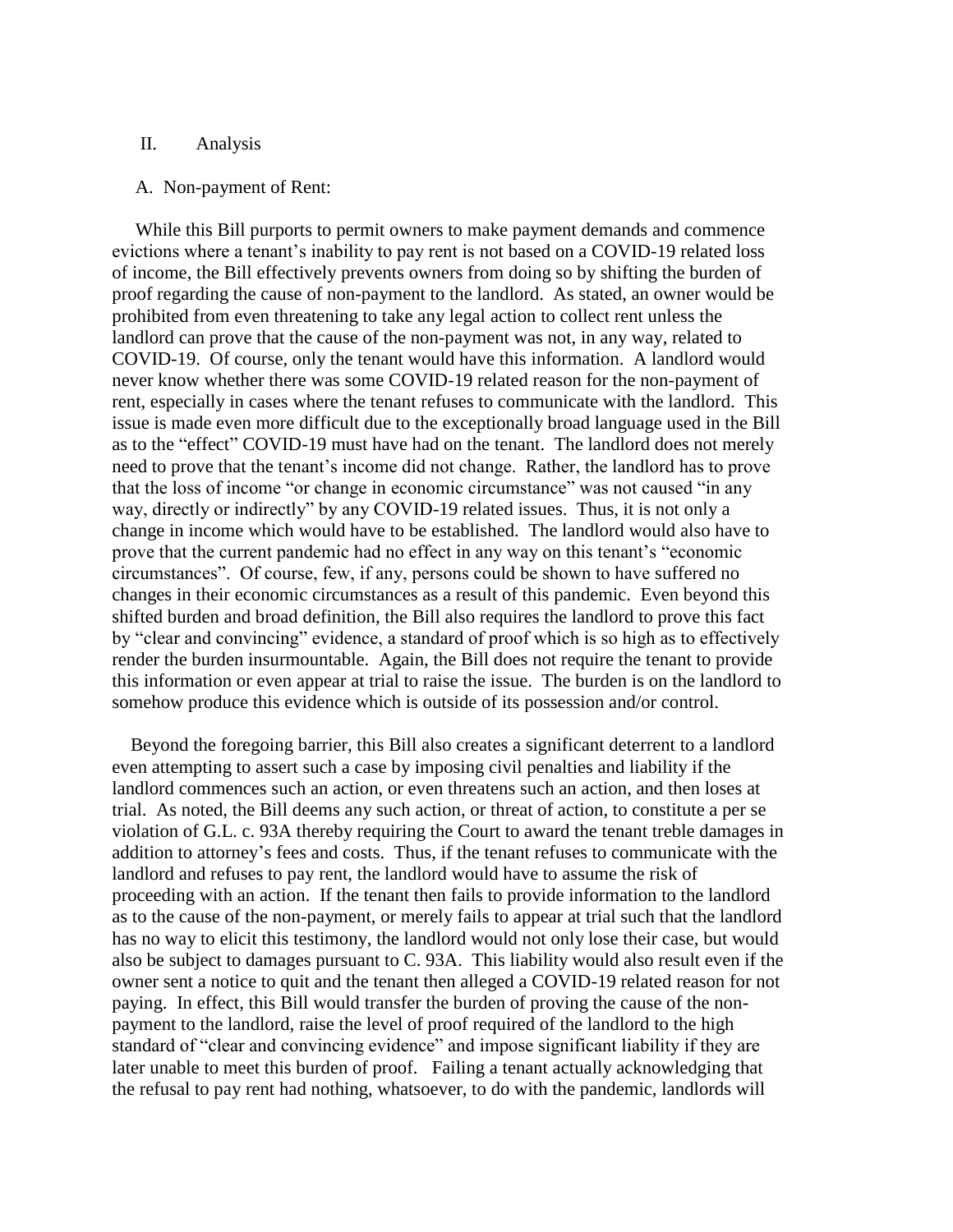not be able to assume the potential risk of significant liability created by commencing or even attempting to commence such an action. The practical effect of this Bill is to enable tenants to continue the refusal to pay rent even in cases where they maintain the funds to do so.

 Finally, the use of G.L. c. 93A to impose liability on an individual that seeks, in good faith, to exercise their constitutional right to petition the Courts would be unprecedented. A fundamental principal of our constitutional democracy is that people have the right to seek redress from a court without having to proffer evidence which is not within their possession. There does not appear to be any other Massachusetts Statute which not only prevents a party from accessing the courts, but imposes liability if they seek such redress but are unable to thereafter prove a fact with evidence which was outside of their possession. This Bill, in practice, imposes treble damage and attorneys' fees for the simple fact of seeking, in good faith, redress from a court. It is unconscionable and unprecedented to subject a party to liability, and potential sanctions from the Attorney General, where the required information to avoid such liability cannot be obtained by the party.

## B. "Just Cause"

 This Bill would create a "just cause" restriction on summary process actions. This raises several concerns. Initially, it should be noted that, by eliminating so called "nofault terminations, an owner whose tenant remains after the expiration of their lease term will be permitted to remain for at least an additional year. This is true even if the owner desires to move into their own home, has rented the apartment to another tenant, or needs to sell the property. This restriction applies regardless of the contract the parties signed with a set term, and is not conditioned on the income of the tenant or any effect of COVID-19. Furthermore, at the end of this period, the owner would still need to comply with current state law which not only requires the owner to proceed with the legal process, which can often take seven (7) - ten (10) months, but also provides for a discretionary stay of an additional six (6) - twelve (12) months. Thus, this Bill would effectively allow a market tenant whose lease has expired to stay in a person's home for an additional 2 years regardless of whether the owner had a good faith need to recover their property. In addition, the Bill would prevent the owner from increasing the rent during this entire period even if the market rent increased and regardless of the income of the tenant or landlord. This would also apply to a month to month tenant. While that tenant could leave at any time, the owner could not recover their own property or seek to raise the rent for this extensive period.

 In addition, while the Bill would allow evictions for material lease violations, it now requires the landlord to afford the tenant a thirty (30) day period to cure the violation. Assuming the violation remains after the thirty (30) day period, the tenant would then receive a notice to quit and the rights afforded in summary process procedure. As a result, a tenant could be smoking in the apartment and could then continue smoking for thirty (30) days if, at the end of that thirty (30)-day period, they then agreed to cease. They could then commence this behavior again and be entitled to another thirty (30)-day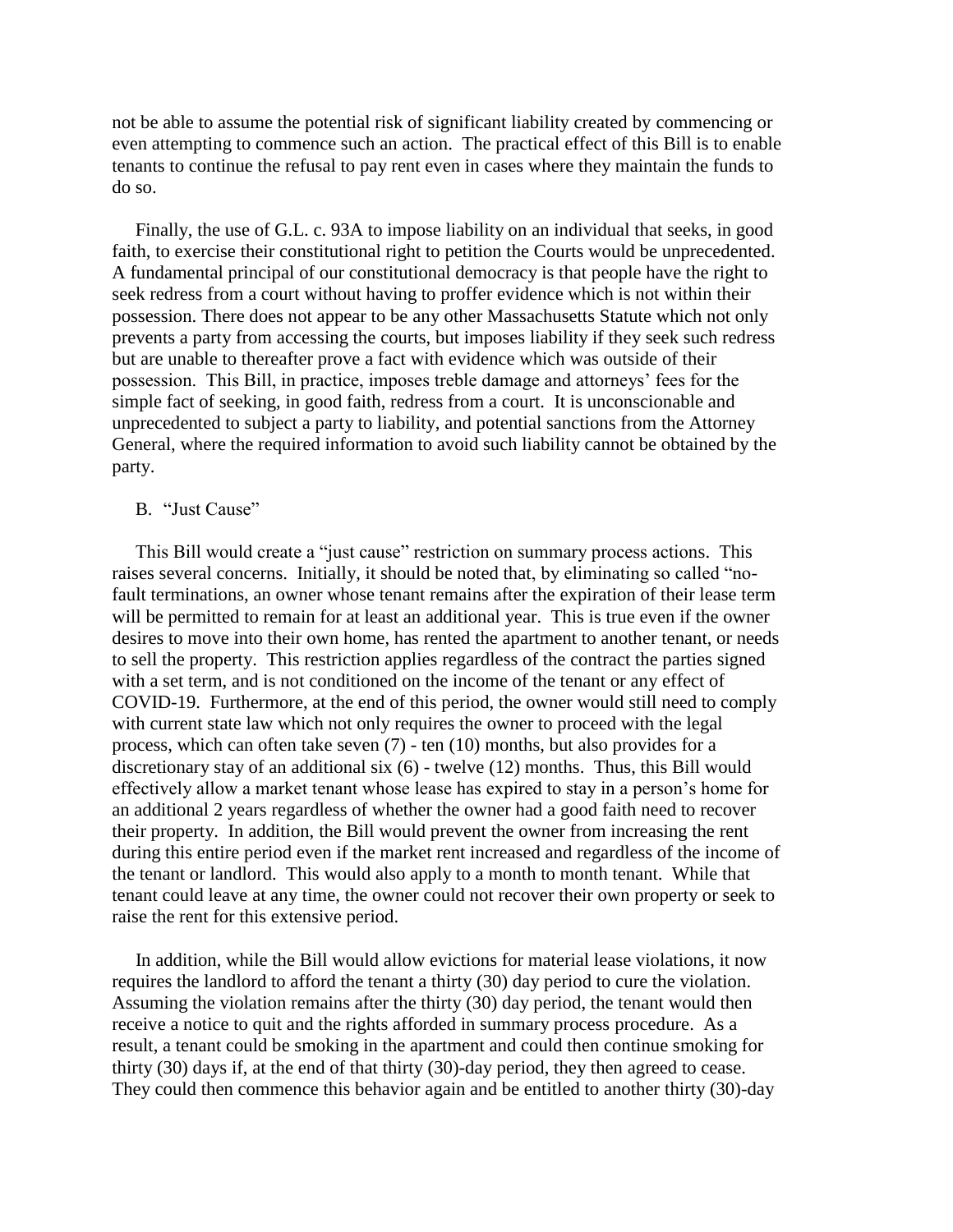cure period for this new lease violation. This would also apply to tenants housing unauthorized occupants with criminal records, using their apartments for short-term rentals, creating loud disturbances, and otherwise violating their lease. Again, under current law, the tenant would receive a notice to quit and, upon the expiration of same the landlord could proceed in court and seek an agreement for the tenant to cease this conduct. Under this law, owners would be unable to effectively enforce their leases which would have a serious impact on the other residents who are forced to live with these issues.

## C. Sealed Records

 While the public policy motivations regarding sealing records for tenants who are unable to pay rent due to COVID-19 is subject to interpretation, it must be noted that based on the Bill's prohibition against filing summary process actions based on nonpayment due to COVID-19, the only records being sealed would presumably be those in which the Defendants do not have a COVID-19 related reason for non-payment. It is unclear why such records should be sealed, and why such persons should not be reported to credit, where their non-payment is without any such justification.

#### D. Owner Relief

 A fundamental flaw in this Bill is its continued failure to address the underlying issues resulting in a tenant's inability to pay rent. As stated, this Bill does not limit its protections to persons who have incurred a loss of income which renders them unable to pay rent. Rather, it affords protections to all persons where the OWNER cannot prove the failure to pay rent was due to some issue related, directly or indirectly, to this pandemic. Likewise, simply deferring rent payments, now for at least another twelve (12) months, does nothing other than allow the rental arrears to increase to a level which will cause the tenant to ultimately lose their housing. It further imposes the sole burden of this inability to pay on the private landlords who neither caused nor created this pandemic and who are being burdened with additional expenses to address same. To the extent that the legislature intends to address the serious economic issues faced by residents who have suffered an economic impact, this Bill fails to offer any such relief. There is no provision for vouchers or other funds for at-risk residents nor any means by which owners and residents can enter into payment agreements to attempt to access resources or address these issues. Instead, it merely requires landlords to cease collecting rents for the next twelve (12) months by imposing unreasonable liability on any landlord seeking to enforce their leases.

 In addition, the economic consequence of this Bill cannot be overstated. Currently, a significant number of tenants have refused to pay rent without any justification. Despite numerous communications from owners requesting residents contact them to discuss payment options, decrease their rent in affordable housing, or to offer assistance in accessing RAFT and other resources, many residents have elected to both refuse to pay rent or enter into any discussions. As a result, many owners have already suffered significant economic losses. This Bill would actually cause these losses to increase as